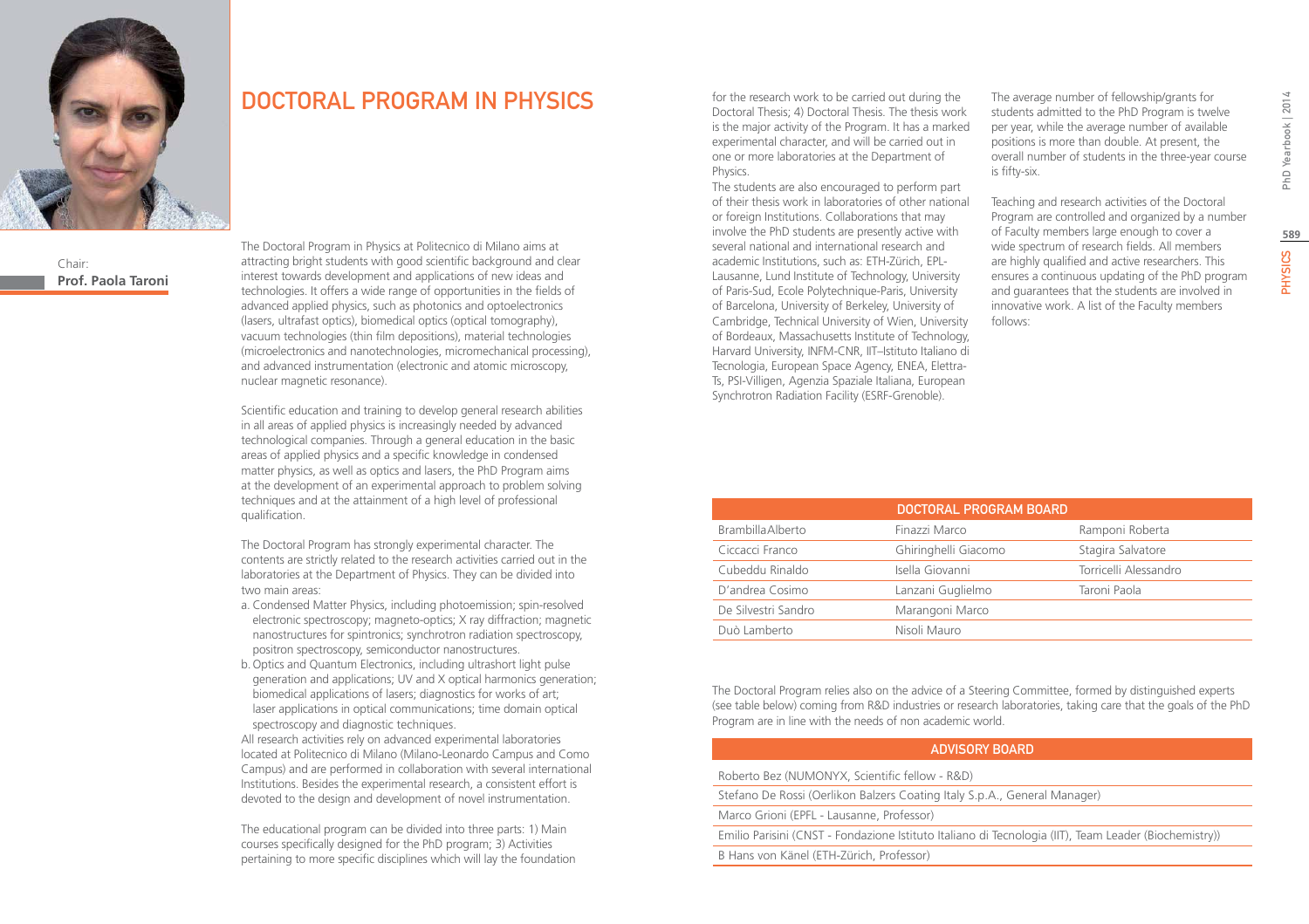# Magnetic tunneling junctions for biosensing and antiferromagnet-based spintronic devices

**Edoardo Albisetti -** Supervisor: **Riccardo Bertacco**

Since the discovery of giant magnetoresistance in 1988 and its breakthrough application in data storage technology, magnetoresistive phenomena have been extensively studied and nowadays constitute the core of a variety of spintronic devices. Among them,

magnetoresistive sensors in combination with magnetic markers are particularly suited for biosensing applications due their high sensitivity and ease of integration in compact lab-on-achip platforms.

This Ph.D. work deals with the realization and optimization of a biosensing platform based on magnetic tunneling junctions (MTJs), and on the development of novel spintronic devices comprising tunneling junctions whose magnetoresistance is governed by antiferromagnets, with no ferromagnets.

The starting point was the fabrication of MTJ-based sensor arrays by magnetron sputtering and optical lithography (Fig. 1). This task was carried out starting from the optimization of the single functional layers, up to the final integration of the microfabricated sensor chips with the microfluidic platform and with a multiplexed electronic setup for data acquisition. Our preliminary experiments on the detection of magnetic bead sedimentation led to the formulation of a new



**Fig. 1 A. Linear magnetoresistive curve of an MTJ. In the inset: structure of the MTJ grown by sputtering. B. Optical image of an MTJ.**

model for the sensor sensitivity to the magnetic markers, whose predictions were confirmed experimentally. Such model can be used for identifying the optimal working point on the sensor magnetoresistive curve, in biopatterned sensors, consistent order to maximize the sensitivity and reduce the limit of detection biosensing platform was also of the assays, as well as for realizing novel improved sensors starting from the design of their magnetic response.

The maximization of the sensor sensitivity was investigated also from the point of view of the spatial distribution of the magnetic beads on the sensor area. For addressing experimentally this issue in biomolecular recognition experiments, we developed a technique based on conventional optical lithography for creating micron-sized patterns of probe biomolecules such as single strand DNA. The detection of

synthetic DNA hybridization events was successfully carried out both in conventionally functionalized and biopatterned sensors, showing a significant increase in the binding signal on with calculations (Fig. 2). Our employed for detecting natural *Hepatitis E* virus DNA, with the aim of realizing an integrated Lab-on-a-Chip platform for the point-of-care detection of pathogens in the agri-food industry.

MTJ-based sensors, due to their extremely high sensitivity to weak magnetic fields, are very promising for the study of the activity of neural cells *in-vitro* through the detection of the magnetic fields generated by ionic currents. In these studies, the control over the growth and orientation of neurons with respect to the sensor





**Fig. 2 Magnetic signal during a molecular recognition experiment. ΔSH is the binding signal. Inset: optical image of the sensor area after the experiment.**

is fundamental to have a detectable signal. Such control can be achieved patterning gradients of extracellular matrix (ECM) proteins in correspondence of the sensors. With this goal, we demonstrated that thermochemical nanolithography (TCNL) can be used for patterning gradients of ECM proteins combining the high control over the protein concentration with nanometric resolution.

In parallel with the work on biosensing, the realization and studies on antiferromagnetbased tunneling junctions were carried out. The field of antiferromagnetic spintronics received a great boost with the demonstration of the first spintronic device whose transport is controlled by the tunneling anisotropic magnetoresistance (TAMR) in

**Fig. 3 A. 3D sketch showing the working principle of the device. B. Tunnel resistance data for field-cooling along z and x directions. The splitting of the two resistance traces, corresponding to the non-zero anisotropic**  magnetoresistance, is observed near T<sub>u</sub>. Inset shows that the resistance remains constant when sweeping the field below T<sub>u</sub>.

an antiferromagnet. Following this work, IrMn/MgO/Ta tunnel junctions (with no ferromagnetic materials) were fabricated in our group by sputtering and optical lithography. Field cooling experiments demonstrated the possibility to store magnetic information in such devices exploiting TAMR. In particular, two different metastable resistance states were reached performing field cooling across the Néel temperature of IrMn, with a different orientation of the applied magnetic field (Fig. 3). In perspective, such tunneling junctions can be the starting point for developing a new kind of thermally assisted MRAM devices based on TAMR in antiferromagnets.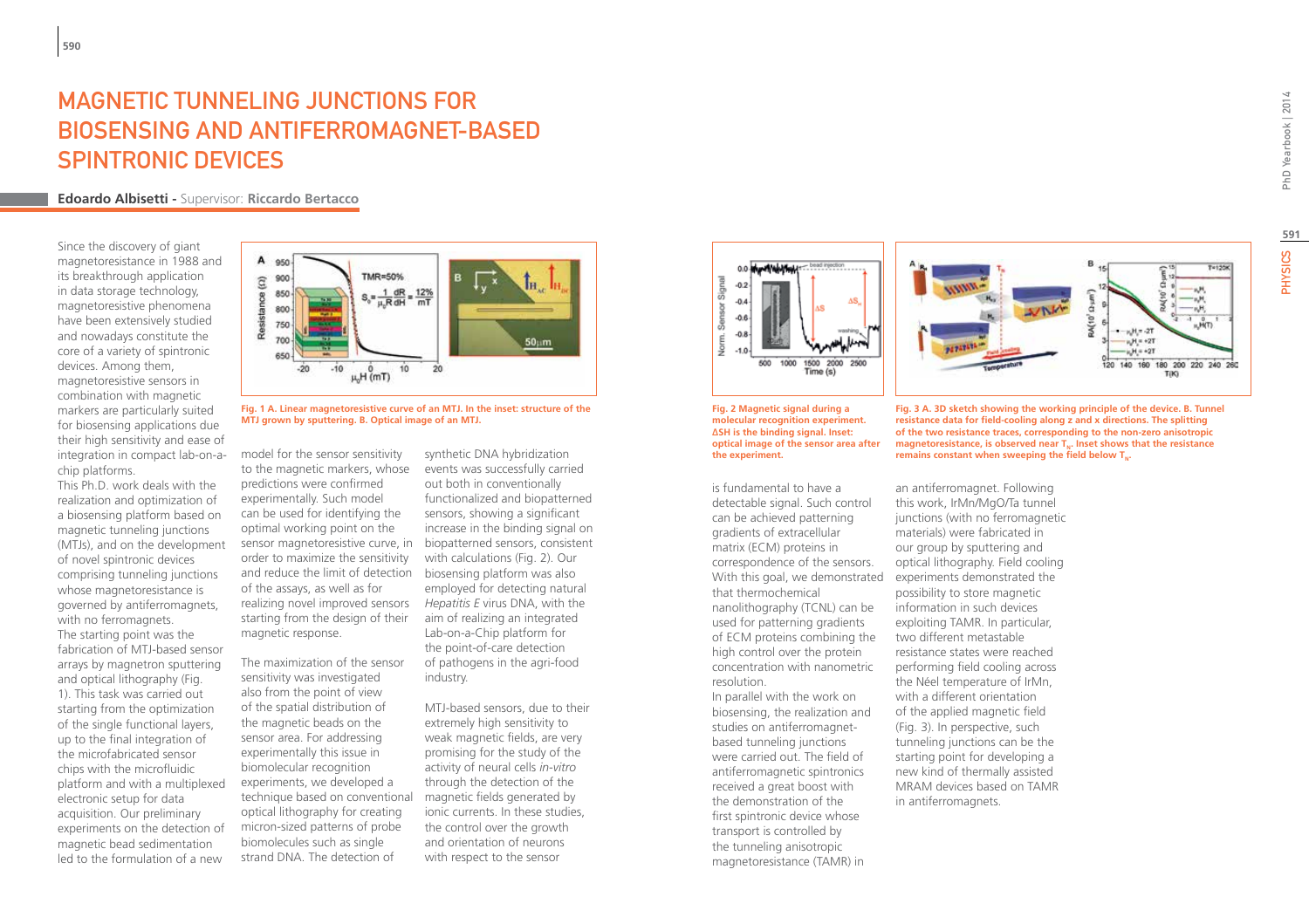# **EXPLORING LIGHT HARVESTING SYST<br>BROADBAND TRANSIENT PHOTOLUMI<br>SPECTROSCOPY<br><sub>Marcelo J. P. Alcocer - Supervisor: Dr. Annamaria Petrozza**</sub> EMS VIA BROADBAND TRANSIENT PHOTOLUMINESCENCE SP ECTROSCOPY

This thesis deals with the design. development and application of the ps-resolution broadband transient photoluminescence system at the Center for Nano Science & Technology in Milan. It describes the work performed predominantly by Marcelo J. P. Alcocer in the period 2011– 2013 for attainment of his Ph.D.

The design, development and characterisation of the psresolution broadband transient photoluminescence system is presented. The system is shown to have almost unbroken spectral coverage in excitation from 280 nm to 1400 nm through the use of a commercial Ti:Al<sub>2</sub>O<sub>3</sub> oscillator, second and third harmonic systems, and a custom-built frequency doubled optical parametric oscillator. Acousto-optical modulation permits excitation rates from 80 MHz to tens of kHz, whilst a custom-built confocal microscope allows threedimensionally spatially resolved measurements to be performed down to a few microns. Separate streak camera and time correlated single photon counting detection systems are employed so as to provide unbroken coverage in the 300 nm to 2000 nm range, with a maximum system temporal resolution of  $\sim$ 1.9 ps for streak based measurements in the visible spectral region. A custom-

built open source cross-platform of triplet excitons in Rubrene software suite (trpl) for data visualisation and post-processing is also introduced.

Subsequently, in-depth investigations into the photo-physics of Rubrene (5,6,11,12-tetraphenyltetracene) single molecular crystals are presented.

spurious low-energy emission is shown to arise from an emissive state which is populated from the higher lying first singlet state. This low-energy state has a strong optical coupling to the ground state but exhibits remarkably weak absorption. Nevertheless, direct population from the ground state is demonstrated, thereby ruling out previous attribution to transient excited state species. It is speculated that the lowenergy state originates from a low-density crystalline Rubreneperoxide layer. Investigations into the nature of the long-lived photogenerated species observed in Rubrene are also presented. Transient absorption and photoluminescence measurements are used to show that long-lived spectroscopic features previously attributed to triplet excitons arise in fact from polaron states. This finding undermines all previous direct spectroscopic observations

crystals, and so calls into question the significance and/ or presence of the purported singlet fission and triplet fusion processes in Rubrene single crystals.

The origin of previously observed transient photoluminescence Finally, three case-studies are presented demonstrating the application of the developed system to investigations of a disparate array of material systems.

> Firstly, the workings of a novel 'dye-doped' photovoltaic device architecture are elucidated through high temporal resolution transient photoluminescence measurements. A key energy transfer process from light harvesting antenna molecules (Spiro-TBT) to a co-polymer donor (PCPDTBT) is directly observed, and is subsequently shown to significantly improve device performance through spectral broadening. Secondly, an investigation into the photo-protection mechanisms regulating photosynthesis in higher plants is presented. In this case, global analysis of bi-dimensional high temporal resolution photoluminescence data allows a new non-photochemical quenching mechanism to be identified. This mechanism is

shown to take place in the photosystem I super-complex and be mediated by the lightinduced accumulation of the xanthophyll zeaxanthin. Most interestingly, it is demonstrated that energy dissipation does not occur in the isolated light harvesting photosystem subunits as expected, but rather only when they are bound to the corresponding photosystem core complex. This is markedly different to the situation in the better studied photosystem II counterparts.

Thirdly, two brief investigations into the promising new cation exchange route for nanocrystal synthesis are presented. Transient photoluminescence is used to confirm the successful completion of full cation exchange from CdSe/ CdS dot/rod nanocrystals into corresponding ZnSe/ZnS nanocrystals. This opens the possibility of uniting the best of both material systems by projecting the good structural qualities of the Cd-based system onto less toxic Zn-based systems. Spectroscopic evidence for partial cation exchange from Cu deficient Cu-In-S nanocrystals to quaternary Cu-In-Zn-S nanocrystals is also presented, showing the potential of this approach for fine stoichiometric tuning of this up-and-coming material system.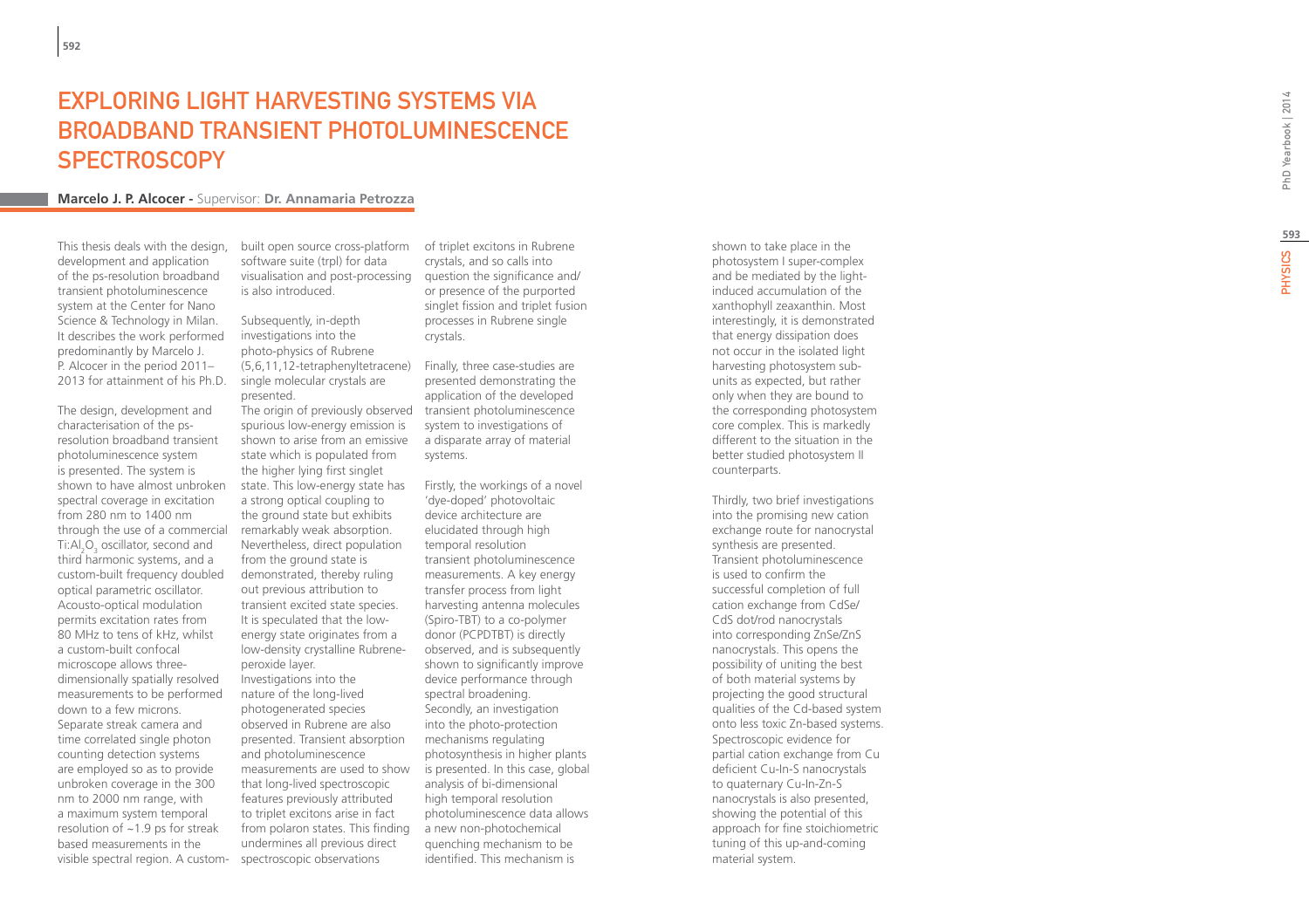# STUDY OF ATTOSFCOND FI FCTRON DYNAMCIS IN DIELECTRIC NANOPARTICLES

### **Sunilkumar Anumula -** Supervisor: **Mauro Nisoli**

High harmonic generation is the typical table top method employed to generate eXtreme Ultra-Violet (XUV) radiation in sub femtosecond time domain. This process is based on interaction of gaseous target with high intense ultrashort laser pulses. First train of attosecond (1as=10-18 sec) pulses are reported back in 2001 using this HHG process. From then onwards, several methods are being developed to isolate a single pulse from the train of pulses. However, the applications of these pulses are limited due to lower photon flux of these pulses (of the order of few pico joules).

My PhD work is involved in generation of higher energy isolated attosecond pulses (IAP) through polarization gating (PG) method. This is one of the ideal methods to obtain broadband isolated pulses. This method is based on confining the HHG process to half an optical cycle by modulating the polarization of driving laser field. However, Carrier to Envelope Phase (CEP) stabilized few optical cycle femtosecond Infra-Red (IR) pulses are needed to generate IAP through this polarization induced confinement. We implemented *hollow-core fiber compression* method in *differential pumping* configuration to obtain IR pulses with duration as short as *4 fs*

with energy of *2.5 mJ* . With combination of these few optical cycle IR pulses and PG, IAP with energy of few *nJ* are generated. Shaded area in figure 1b., shows the continuous spectrum obtained through HHG process in *Kr*. Figure 1a., shows the variation of the XUV spectrum with CEP of driving laser field confirming the polarization induced confinement. Frequency resolved optical gating for complete reconstruction of attosecond bursts (FROG-CRAB) method is employed to characterize these pulses. These results confirm the pulse duration to be *250 as*. These IAP along with CEP stabilized few optical cycle IR pulses are used for investigating ultrafast electron dynamics occurring in di-atomic molecules, biomolecules and nanoparticles. We measured the ultrafast electron dynamics in  $N_2$  molecule initiated by attosecond pulses using V*elocity Map Imaging spectrometer* (VMIS). In particular a subcycle oscillatory dynamics related to quantum interference is investigated. We employed these IAP also to investigate charge migration, which plays a crucial role in fundamental biological mechanisms such as the transmission of biological signals in proteins and DNA. In particular charge migration mechanisms in *phenylalanine*



**1a. Confirmation of the polarization induced confinement of the HHG process through few optical cycle IR pulses in Kr to obtain isolated attosecond pulses using polarization gating method.** 



**1b. Comparison the XUV spectra obtained at CEP value of zero (solid red line) and π/2(in shaded area) of driving laser field.**

and *tryptophan* are being investigated using *time of flight mass spectrometer*. My thesis reports on the first pump-probe experiments in dielectric nanoparticles with attosecond temporal resolution. IAP are employed along with few optical cycle IR pulses to study electron dynamics in dielectric nanoparticles through streaking spectroscopy using *electron- time of flight spectrometer*(*e-TOF*). For this, nanoparticle beam is prepared from solution and focused to interaction

region in time of flight (TOF) chamber using aerodynamic lenses. This nanoparticle beam source is developed by Prof. Kling's group from Max plank institute of Quantum Optics, Garching. Photoelectrons of the nanoparticles are recorded for different temporal delays between attosecond-XUV and IR pulses and a streaking spectrogram is constructed. Figure.2 shows the streaking spectrogram obtained in



### **2.Streaking spectrogram recorded in 95 nm dielectric nanoparticles. Measurements are performed with step sized of 160 as. A shift of 350 as is observed in the phase of photoelectrons observed at 27 eV with respect to photoelectrons at 16 eV.**

95nm SiO2 nanoparticles. Modulation of the photoelectron a slope of *32 eV/as*. Similar distribution with periodicity of IR field's time period, confirms that photoemission and following transportation of the photoelectrons take place in sub femtosecond time domain. The measurements are performed on different sizes of  $\mathsf{SiO}_2$  nanoparticles

energy of photoelectrons with behaviour is observed even in case of  $\text{Al}_2\text{O}_3$  nanoparticles with a larger amount of shift close to *420 as* between the distribution of the photoelectrons corresponding to *16 eV* and *27 eV*. This shift represents the delay between the instant of XUV photoionization and

and also extended to  $\text{Al}_2\text{O}_3$ , to study the dependence of the observed dynamics on chemical composition of the material. In streaking traces recorded with  $SiO<sub>2</sub>$  nanoparticles, a delay in the photoelectron distribution is observed along the XUV-IR temporal delay axis. The cut-off photoelectrons are shifted by *350 as* with respect to lower energy photoelectrons along the XUV-IR delay axis. This shift is linearly increased with the the instant these electrons leave nanoparticles. The observed delay in high energy photoelectrons is mainly due to higher number of collisions these photoelectrons undergo before leaving the nanoparticles after the XUV induced

photoionization. This collisional motion of the photoelectrons observed in attosecond time scale open the possibility to explore the transport properties of a wide range of materials. Second part of my thesis is focused on micro-focusing of attosecond pulses. An optical layout for obtaining aberration free micro-focused image with XUV radiation obtained by HHG process has been designed in collaboration with Dr. Luca Poletto, CNR, Padova, Italy. This design is based on grazing incidence toroidal mirrors to obtain a demagnification of 10. A new XUV-XUV beamline is built in our laboratory based on this layout. In order to achieve micro-focused image, optimal alignment of the toroidal mirrors is crucial. For this purpose, a *genetic algorithm* has been developed to obtain optimal alignment of the mirrors which are mounted on 6 axes stages. This new beamline with the genetic algorithm makes it possible to study electron dynamics in bio-molecules and other complex systems in sub femtosecond time domain.

**595**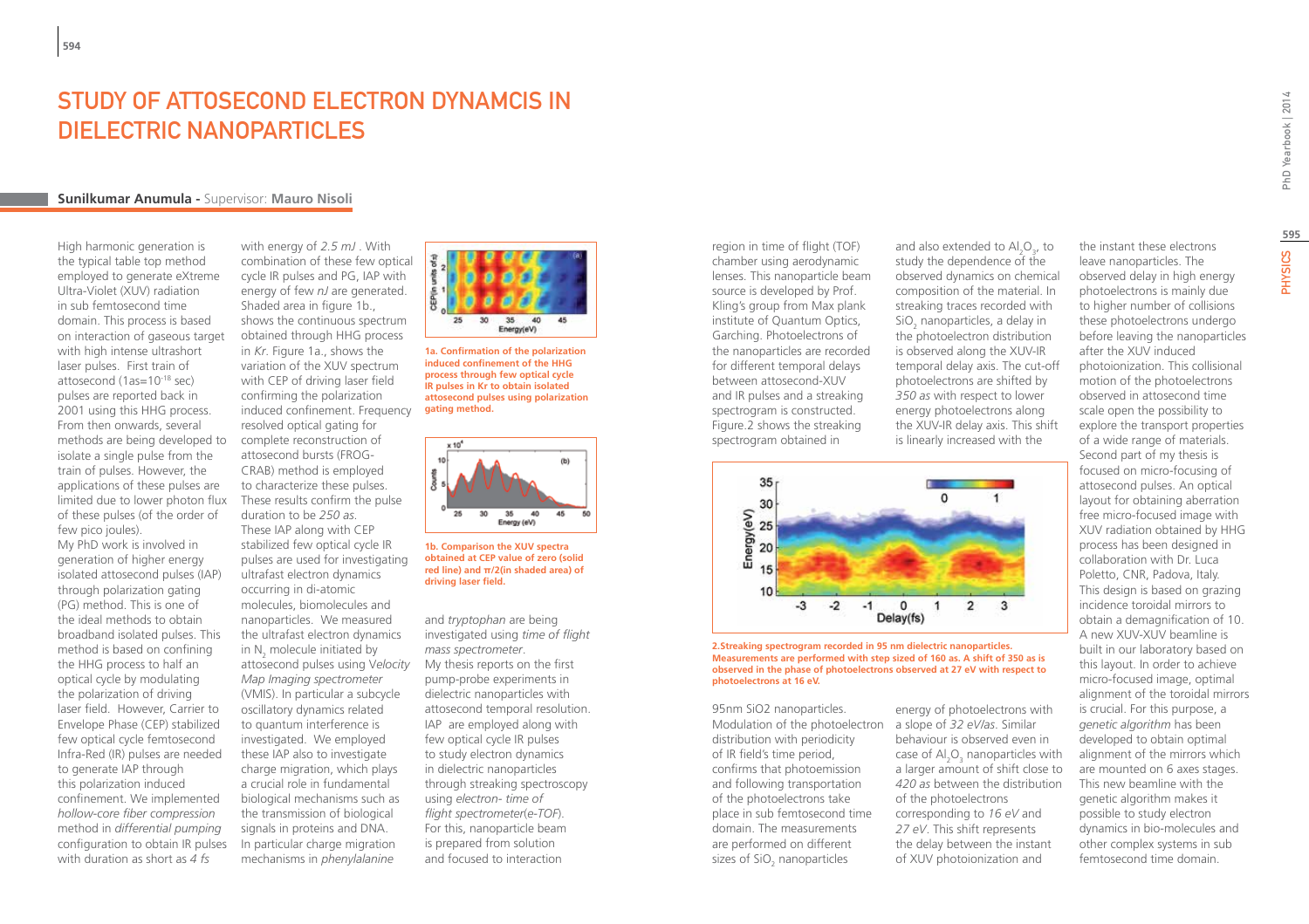# INTEGRATED COMPI EMENTARY GRAPHENE inverters in analog and digital electronics

### **Massimiliano Bianchi -** Supervisor: **Roman Sordan**

The extremely high mobility of charge carriers in graphene at room temperature makes this material suitable for applications in high-speed electronics. GFETs exhibiting an over-unity intrinsic voltage gain are required for the realization of more complex graphene circuits and for this reason graphene voltage amplifiers were firstly investigated. They were obtained by using a very thin top-gate dielectric that allowed the realization of graphene complementary inverters, on single graphene flakes, with a high voltage gain (>10 dB) at room temperature. The AlO $_{\mathrm{x}}$  gate dielectric and the complete coverage of the channel increased the control over the charge carriers and eliminates the access resistances, allowing to reach high voltage gains  $A_{\mathsf{v}}$ . This result reported the highest voltage gain obtained at room temperature for any kind of graphene amplifiers realized until that time.

Such graphene devices could be used as the main building block of both analog and digital electronics. However graphene cannot compete directly with conventional silicon CMOS logic inverters which are capable of reaching a voltage swing of 100% of the supply voltage, compared to 20% for the fabricated graphene devices. It is also difficult to

reach a saturation region of the drain current in GFETs, in which the output conductance is minimized, allowing to have large voltage gains. The fabrication of graphene amplifiers represents only the first step in the realization of realistic graphene digital circuits. The amplifiers were also used as digital logic gates at room temperature by applying the square-wave signal at the input. High values of the voltage gain in digital applications are required in order to distinguish between the two logic levels and to match the input and output signals. In this case it was not possible to obtain the matching between the input and output signals even though it was possible to distinguish the two logic levels. It was found that the mismatch between the signals is equal to the voltage at the Dirac point of the unbiased GFETs. Typically, charge neutrality material allowed to achieved a points were far away from zero, showing a p-type doping in air, due to the adsorption of ambient impurities on graphene prior to the fabrication. In order to match the signals it was necessary to fabricate GFETs with Dirac points close to zero. All fabricated graphene voltage amplifiers were realized using mechanically exfoliated graphene which is not a scalable technology. In order to solve the problem of the scalability





of complementary graphene inverters it was necessary to use large-scale graphene films grown by chemical vapor deposition (CVD). Graphene monolayers, provided by the group of Prof. Eric Pop from the Stanford University, where grown by CVD on Cu foils. They were transferred to SiO<sub>2</sub> Si substrates and integrated into graphene digital complementary inverters. Such a wafer-scale weak saturation regime of the drain current and large voltage gain (A<sub>v</sub>=-5.3). This is the highest gain reported for large-area monolayer graphene under ambient conditions in top-gated GFETs. It was demonstrated that by using GFETs with  $V_{o}$ <0.2 V in digital logic gates, with sufficiently large voltage gain, signal matching can be obtained. The voltage swing of the input and output signals was  $V_{\text{intra}}=V_{\text{outtra}}=0.56 \text{ V}$ . The

same result was achieved even in GFETs with  $V_0 > 0.2$  V but performing the measurement in vacuum. The lower pressure reduced only the voltage gain due to a different shift of the Dirac points of the GFETs that form the inverter. The fabricated graphene inverters were capable of reaching a voltage swing of 22.4% of the power supply, in both logic states. Graphene logic gates could compete with high-frequency emitter coupled logic (ECL) gates in which the voltage swing is only 15% of the supply voltage. Replacing the typical materials that are used in the state-of-the-art of ECL gates with graphene, which has a higher mobility, it would be possible to reach even higher frequencies.

At the DC operating point that lies in between the highest gain points of two inverters (in which they exhibit  $|A_{\text{v}}|{>}4$ ) the over-unity voltage gain is maintained in both inverters and as a consequence cascade connection can be realized, with the correct logic levels. In this way it was possible to trigger one stage with another under ambient conditions (figure 1), a result that has never frequency of 3.66 GHz. It was been achieved before at any temperature. This paves the way scales with 1/L even though for the realization of realistic graphene digital circuits in which capacitance of the channel static power dissipation is not an scale with L. This is because the

since GFETs cannot be turned-off number of inverters so that issue. The very thin aluminum oxide layer allowed to reach the same oxide capacitance as in the 65 nm gate length Si CMOS which exceeds the typical oxide capacitance reported for graphene transistors. The most important circuits in digital electronics are the ring oscillators (ROs) which are made by connecting an odd the output of one inverter is connected to the input of the next inverter. ROs represent the perfect device to test the ultimate performances limits of a given technology. The previously demonstrated graphene logic gates were used in the realization of graphene ROs. This was the first demonstration of graphene digital integrated circuits operating at gigahertz frequencies, as shown in figure 2. It was also demonstrated that as the channel length of the GFETs in the ROs is reduced the capacitances and resistances of the channel are reduced and as a consequence  $f_{\alpha}$  is increased. Reducing the parasitic capacitances and resistances it was possible to reach, at the channel length L=0.7

µm, a maximum oscillation demonstrated that  $f_0$  only both the resistance and the **597**PHYSICS



**the same supply voltage.**

 $22$  $2.1$  $\sum_{19}^{21}$ 

contact resistance (that scales with 1/W) and the parasitic resistances and capacitances of the interconnects do not scale. It was found that the fabricated ROs exhibited even smaller gate delays compared to Si CMOS at the same gate length. Another advantage of graphene ROs was that they had a smaller sensitivity to the power supply fluctuations compared to silicon CMOS ROs.

Graphene digital circuits cannot directly compete with Si CMOS circuits due to larger power consumption. However, graphene could replace InP in high-frequency electronics due to its higher mobility but for this to happen further technological advances are needed.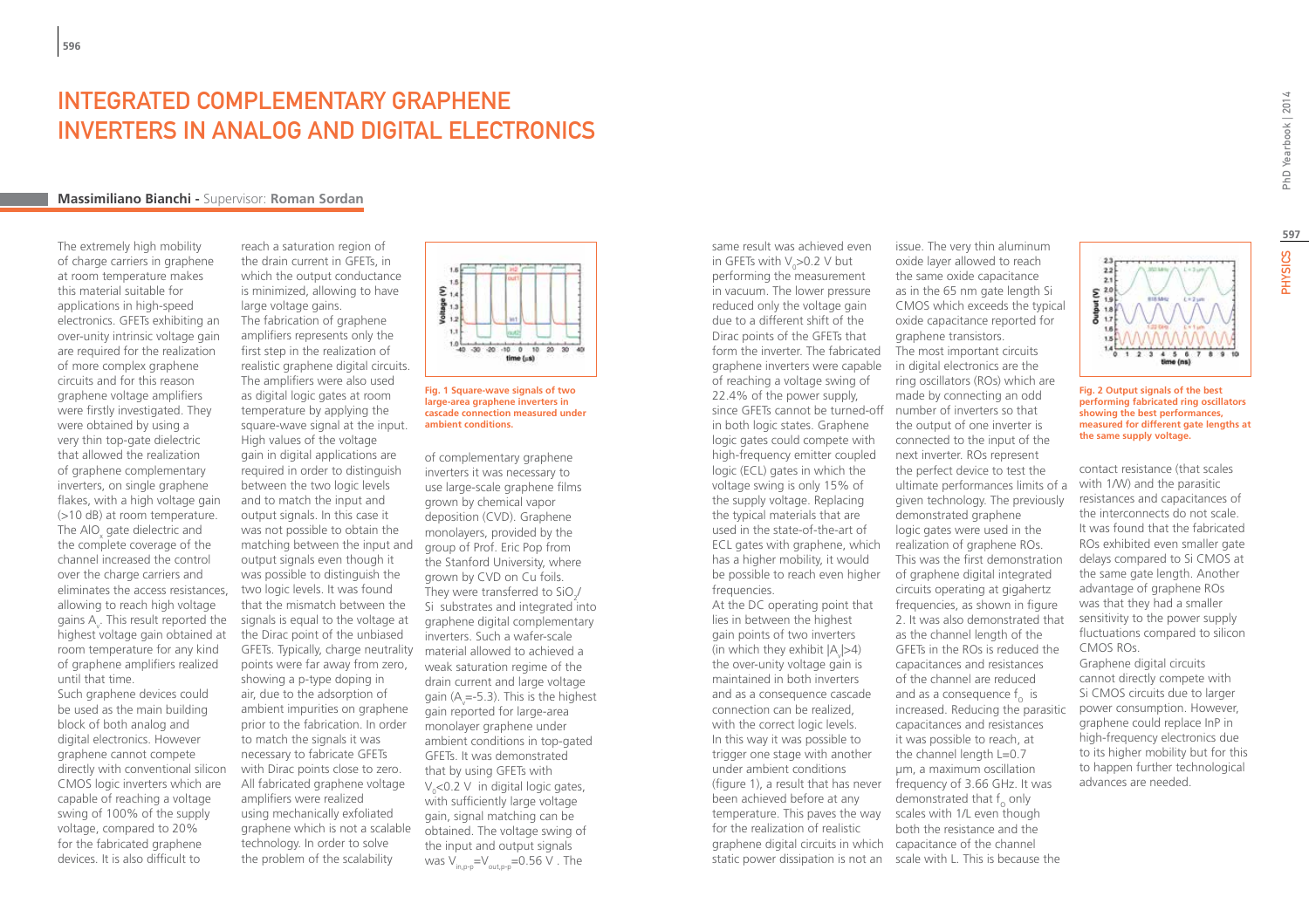# ELECTRON SPIN PROPERTIES IN SiGe-BASED **HETEROSTRUCTURES**

## **Alberto Ferrari -** Supervisor: **Prof. Franco Ciccacci**

The existing technology employed in modern electronics is gradually reaching the physical limits given by both the fabrication process and the design of devices. In fact, the more the size of components decreases, the more quantum effects become relevant, requiring increasingly sophisticated models to prevent and correct unexpected behaviors. For this reason, nowadays the new challenge consists in developing a new generation of devices able to overcome these limitations. Organic semiconductors, for example, would allow the fabrication of much smaller structures, but this technology is still at a very early stage. Instead of developing a completely new material, another option is to use different and more convenient physical properties of one already well known. This is the fundamental concept on which the relatively young field of spintronics is based. If we were to define this multidisciplinary branch of physics, we could state that "*spintronics involves the study of active control and manipulation of spin degrees of freedom in solid state physics*". In fact, in spintronics the electron spin represents the new carrier of information, which can replace the currently used electron charge, as in the

case of the spinFET transistor, or otherwise the two can be used together in order to exploit new computational capabilities. Moreover, given the actual trend towards the integration of electronics, photonics and magnetism into multifunctional integrated devices, spintronics represents an ideal candidate to fulfill this task.

During my Ph.D. activity, I worked on this field of research, dealing mainly with optical injection of the electron spin polarization into group-IV semiconductor heterostructures. During the first two years, I took part in the development of a UHV system for spin-polarized photoemission measurements on both bulk-like and strained SiGe heterostructures. Upon excitation with circularly polarized light having a photon energy close to the semiconductor band-gap, a spin-polarized electron population can be generated in its conduction band, attaining values up to 50% spin polarization in bulk-like structures and up to 100% in strained ones.

We were able to lower the vacuum level of the system below the conduction band minimum at the Γ point of the Brillouin zone by employing  $\overline{\text{Si}}_{1-x}\text{Ge}_{x}$  alloys with a sufficiently



**1. Electron spin polarization spectra**  at  $T = 120$  K from  $Si_{1-X}Ge_{X}$  alloys **with x = 0.8, 0.69 and 0.63 (bottom, central, and top panel, respectively). The maximum value is found in the sample with x = 0.8, and it diminishes for lower Ge concentrations because of the photoemission of electrons from the conduction band minimum**  at L, where  $P \sim 0$ .

low Ge concentration. The subsequent polarization spectra are shown in Fig. 1, where it can be seen that the polarization maximum shifts according to the different energy band-gaps of the alloys and the maximum value of  $P = 40\%$  is obtained in the one with a 80% Ge concentration. Exploiting the 4% lattice mismatch between Si and Ge, in-plane compressively strained

thin films were obtained by growing them on top of a SiGe substrate with a lower Ge concentration, in order to achieve much higher electron spin polarizations. As shown in Fig. 2, we measured a maximum spin polarization of about 62% in a strained pure Ge thin film and of about 72% in a strained SiGe alloy with a similar degree of in-plane compressive strain. This increase was due to the lowering of the sample vacuum level, which enabled photoemission exactly from the conduction band minimum at Γ, thus obtaining performances very close to those of III-V semiconductor strained alloys. Towards the end of the second



**2. Electron spin polarization and quantum yield spectra at T = 120 K of the compressively strained Ge/**  $\sin^2 96.68$  and  $\sin^2 96.82$   $\sin^2 96.66$ **samples with their typical statistical error. Ed g = 1.57 eV indicates the direct bandgap** energy of the Si<sub>0.18</sub>Ge<sub>0.82</sub>/ Si<sub>0.4</sub>Ge<sub>0.6</sub> sample.



**3. On the left, the experimental geometry is shown and in particular the angle ϕ in the sample plane between the direction of incidence of light and the x axis, perpendicular to the direction along which the voltage is detected. On the right, the ISHE voltage (red dots) is displayed as a function of the angle ϕ. The experimental data were taken at T = 300 K and are in good agreement with the expected cosine dependence (black curve).**

year, we developeded a new system based on the inverse spin-Hall effect (ISHE) in order to achieve an electrical detection of the optically-injected spin transport and dynamics in Pt/ Ge junctions. The spin-oriented electrons, generated at the direct gap of the semiconductor using circularly polarized light, provide a net spin current that yields an electromotive field **E**<sub>ISHE</sub> in the Pt layer. This gives rise to a voltage signal, which is collected from two gold contacts evaporated at the edges of the Pt layer, as shown in Fig. 3, and measured by means of a lockin amplifier. The same figure presents the measured signal as a function of the angle. In fact, an inversion is expected for

opposite angles. Finally, I spent five months at the CEA center in Grenoble in the "Nanostructure and Magnetism" group led by Prof. Matthieu Jamet. There we performed an electrical detection of the optically-injected spin signal through ferromagnet/ semiconductor tunnel junctions realized with nanofabrication techniques.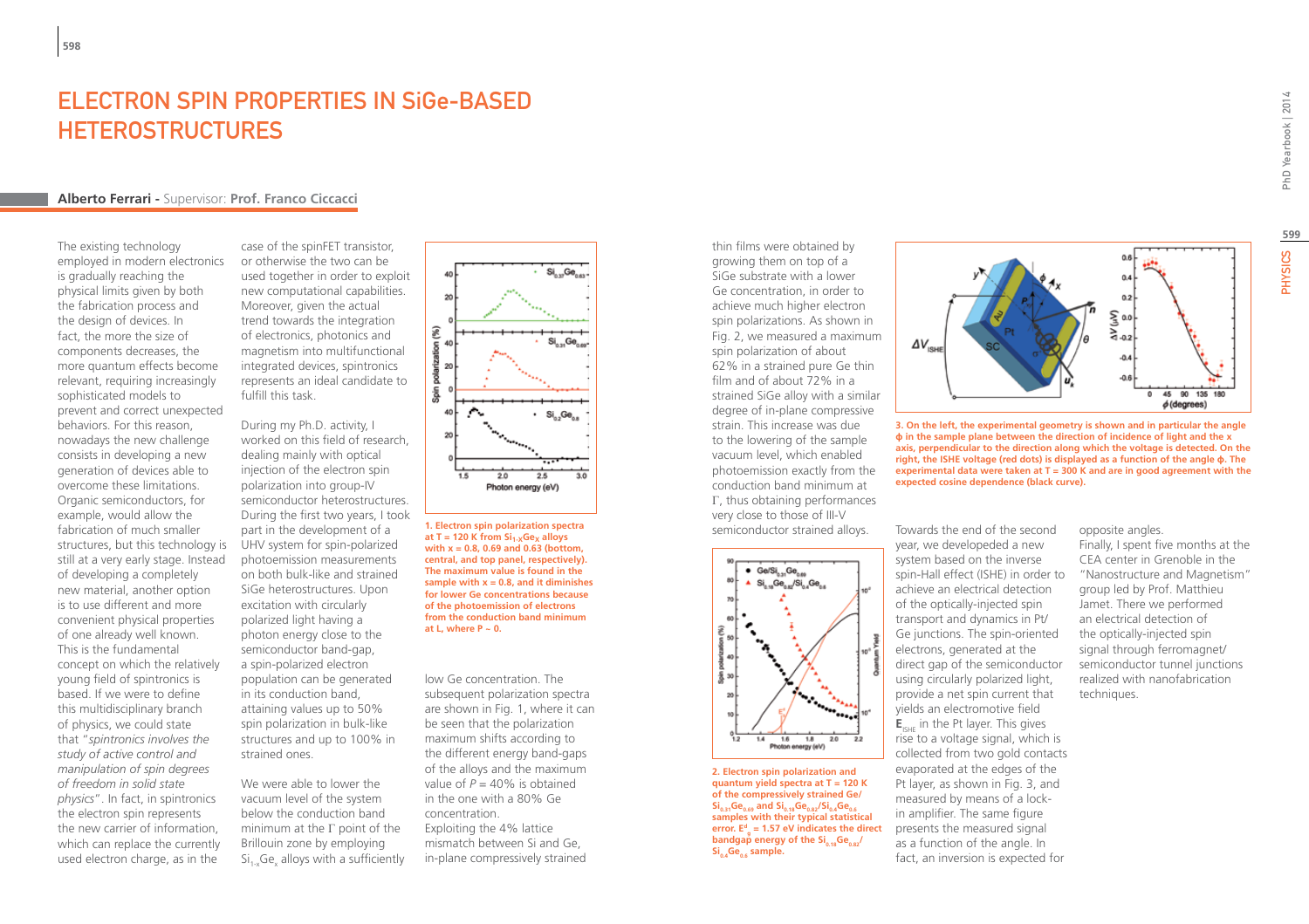# OPTICAL PROJECTION TOMOGRAPHY: ADVANCED IMAGE ANALYSIS AND CONTRAST METHODS FOR DEVELOPMENTAL BIOLOGY

# **Luca Fieramonti -** Supervisor: **Gianluca Valentini**

During the last decades, biological research has shown a great interest for the study of complex organisms and small animal organs in their entirety, by imaging their complete structure in 3D. Small animal models and embryos, typically studied in cancer research and developmental biology, fall in the so called mesoscopic scale (0.5-1.5 mm). As a result, imaging techniques able to visualize them in 3D within minutes are highly desirable.

Optical Projection Tomography (OPT) has been recently developed in order to perform tomographic, i.e. threedimensional, visualization of mesoscopic samples. OPT is the optical analog of Computed Tomography. The sample is back-illuminated with visible light and the outgoing radiation is collected with a camera. The specimen is then rotated in order to capture several projections at different angular positions. Finally, mathematical reconstruction algorithms are applied to the set of projections, in order to obtain the virtual volume of the sample. However, attenuation and scattering properties of biological tissues limit the penetration depth of visible light, thus restricting applications of OPT to embryos and semi-transparent samples up to the millimeter scale. As

a consequence, the use of chemical clearings is required to study bigger samples, preventing in-vivo experiments.

The present thesis is a report on the work done for extending OPT applications to *in vivo* mesoscopic organisms and for investigating new contrast mechanisms able to yield quantitative physiological information. As a result, new technical solutions for OPT and innovative image processing algorithms have been devised and implemented. The following photons by changing their OPT-based techniques have been mainly developed, though not exclusively, for a specific model organism, the zebrafish (*Danio rerio*), which has been chosen for its fundamental role in today developmental biology and cancer research.

Firstly, the thesis addresses the problem of photon scattering in OPT measurements on large samples, like adult zebrafish. Here, the scattering cannot be neglected, because it drastically reduces contrast and resolution. Tomographic imaging of adult zebrafish is useful, for example, in research studies about osteoporosis and bone loss diseases, because the skeletal system is thoroughly formed only at this stage. The scattering shown by non-cleared adult zebrafish creates heavy

artifacts in the tomographic reconstruction, which prevent in vivo and time lapse measurements.

as 50 µm.

cancer.

We named the resulting technique Flow-OPT, since the contrast is given by the endogenous motion of blood cells inside vessels, without the use of fluorescent beads or staining. As a result, Flow-OPT opens the way to time lapse measurements on the same

to follow angiogenesis *in vivo*. An image analysis algorithm extracts the position of blood cells in successive frames of the same view of the sample, while rejecting immobile structures. Then, blood cell motion is tracked to visualize the shape of the corresponding vessel. As a result, it is possible to get a vascular contrast image which shows only the vessels. By repeating the procedure at

Successively, innovative contrast mechanisms have been developed for imaging specific biological organs. In particular, we aimed to visualize the vascular network of zebrafish larvae *in vivo*. Indeed, tomographic reconstructions of the zebrafish cardiovascular system during embryo development is of paramount importance for understanding angiogenesis and vessel growth, which play a role also in pathological conditions like

To counteract this problem, we developed and tested a particular version of OPT, called Time-Gated OPT (TGOPT). It uses second harmonic generation for selecting a limited temporal portion of a femtosecond light pulse that has passed through the diffusive sample. The scattering lengthens the optical path of the great majority of propagation direction, thus generating a blurring effect on the camera. Because of this, the pulse is broadened from the femtosecond to the picosecond scale. TGOPT is able to discriminate the photons that fall inside a 100 fs temporal window. Since the temporal window can be precisely placed on the leading edge of the signal pulse, TGOPT allows the detection of quasi-ballistic photons, for which the travel time in the sample is the fastest. Consequently, it rejects multiply scattered photons, which are responsible for blurring and resolution reduction in the acquired image. After validation, we were able to apply for the first time TGOPT to adult zebrafish, visualizing morphological details of the nervous and skeletal systems



**1. Blood velocity field comparison between zebrafish larvae at different development stages. (a) Velocity vector field of a 6 dpf zebrafish. (b) Velocity vector field of a 15 dpf zebrafish. Vessels are shown in gray. Scalebars are 50 µm.**

different angular positions of the sample and by applying OPT back-projection methods, the vascular network can be reconstructed in 3D.

specimen and it gives the chance over a large portion of the Moreover, a specific particle image velocimetry algorithm, based on spatio-temporal correlation of pixel intensity, has been developed in order to quantify blood cell velocities inside vessels. This information, obtained on 2D images, is then converted in the actual 3D velocity vector with a custom algorithm implemented in Matlab (MathWorks). This procedure is called *optical vector field tomography* and it is able to visualize the complete velocity vector field zebrafish trunk, superimposed to morphological information. The results obtained on zebrafish at different development stages are shown in Fig.1.

> The last part of the thesis reports the development of correlative image analysis methods for selective plane illumination microscopy, which is another microscopy technique that, like OPT, has 3D imaging capabilities.

PhD Yearbook | 2014

This work has been carried out at the German Cancer Research Center, in Heidelberg, during about 6 months. In particular, a fluorescence correlation spectroscopy algorithm has been implemented in order to detect diffusion and direct flow of proteins inside human cancer cells.

In the future, all these techniques and image analysis algorithms will be further improved to decrease the measurement time, while increasing signal-to noise ratio. This would be helpful for *in vivo* applications and to follow zebrafish development from embryo to adult stage.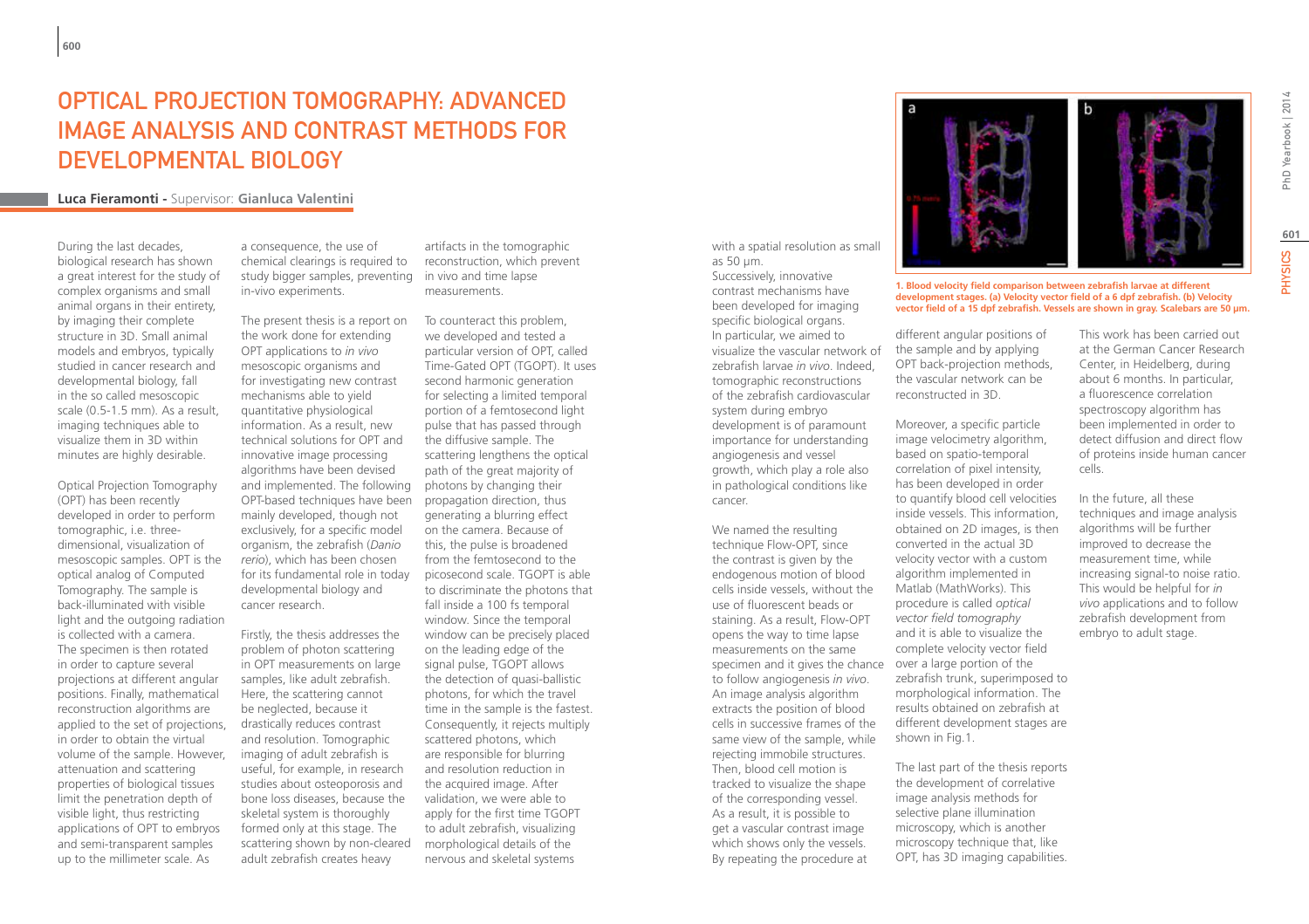# Silicon-Germanium Heterostructures for SILICON PHOTONICS APPLICATIONS

### **Jacopo Frigerio -** Supervisor: **Dr. Giovanni Isella**

Silicon photonics addresses the study and the technological application of silicon as an optical medium for generation, transmission, modulation and detection of light. It has been envisioned that silicon photonics will solve the interconnect bottleneck of CMOS technology, by the on-chip integration of silicon based optical interconnects with standard electronic elements. Monolithic germanium (Ge) based photonics have been regarded as one of the most promising options to realize active optical functionalities in Si CMOS compatible photonic circuitry. Despite being an indirect-gap semiconductor, the direct-gap optical properties of Ge have been extensively explored. Ge based devices have shown efficient optical modulation and photodetection within the telecommunication wavelength range in terms of both energy consumption and bandwidth. In particular, Ge/SiGe multiple quantum wells (MQW) have attracted much attention for the possibility to exploit Quantum Confined Stark Effect to realize high performance intensity modulators. The deposition of Ge/SiGe MQW cannot be performed directly on silicon because of the high lattice mismatch, which causes the accumulation of elastic energy in the MQW stack during

the growth. When a certain critical thickness is reached, the elastic energy is released by the introduction of misfit and threading dislocations (TD), which are electrically active defects that can seriously deteriorate the crystal quality. For this reason, the MQW stack must be deposited on a SiGe virtual substrate (VS), with a Ge concentration close to that of the MQW. The VS, deposited on the silicon substrate, is carefully engineered in order to reduce the TD density to technologically acceptable values. One of the main problem ande by a Ge/Si<sub>0.16</sub>Ge<sub>0.84</sub> MQW to be addressed regarding Ge/ SiGe MQW based modulators is their integration with other passive optical components such The photocurrent in the as waveguides. In the last years, many efforts have been made in a factor three with respect to order to find an efficient way to couple the MQW structure with silicon waveguides. In this work, a different approach based on the use of the virtual substrate as a low-loss waveguide is presented. Usually the VS is designed to have the same Ge content of the MQW stack in order to realize a strainsymmetrized structure in which the compressive strain in the Ge well is perfectly compensated by the tensile strain in the barrier. In such a structure, the VS has a high optical absorption coefficient at the modulation wavelength of the MQW stack,

thus it is not suitable to realize a low loss waveguide. In this work, by choosing a suitable compositional mismatch between the MQW stack and VS, the optical loss in the VS at the modulation wavelength has been minimized, while maintaining a high crystal quality. We have grown 10 periods of 12 nm thick Ge wells and 16 nm thick  $Si<sub>0.16</sub>Ge<sub>0.84</sub>$ barriers on top of a fully relaxed  $Si<sub>0.16</sub>Ge<sub>0.84</sub>$  epilayer. The device was then processed by UV lithography and dry etching. The photonic interconnection is modulator connected to a Ge/  $\mathrm{Si}_{0.16}\mathrm{Ge}_{0.84}$  MQW photodetector through a  $Si<sub>0.16</sub>Ge<sub>0.84</sub>$  waveguide. photodetector is lower only by that of the modulator, and both devices have the same size. The waveguide related propagation loss is lower than 2 dB/cm at a wavelength of 1440 nm, and the optical insertion loss for the photonic interconnection is less than 5 dB at the same wavelength. The performances of the device are even slightly better than that reported for III-V devices bonded on silicon. Cut-off frequencies of 4GHz and 6.3GHz have been obtained for the detector and the modulator respectively. The measured bandwidth is RC limited. A photocurrent difference of

10 µA between the "0" and the "1" logic levels has been obtained by using 3V voltage swing at the modulator. The photodector, biased at -1V have shown a dark current of 10 nA, thus the shot noise is only 2.5 pA/Hz<sup>1/2</sup>. The photonic interconnect thus has a very promising potential for low bit error rate data transmission. In conclusion, we have presented an experimental proof of concept integration of Ge-based photonic interconnection into planar optical circuitry on bulk silicon. The prototype shows that a Ge-rich Si<sub>1-x</sub>Ge<sub>x</sub> VS can be used as a compact and low loss waveguide platform on which high quality epitaxial growth of the Ge-based optoelectronic devices can be directly performed.



**1. The fabricated photonic interconnect consisting of a Si0.16Ge0.84 waveguide integrated 4-µm-wide and 100-µm-long Ge/Si0.16Ge0.84 MQWs modulator and detector; the taper section is 55 µm long.**

 $\mathbf{a}$ 

Current)<br>30

 $10'$  $10<sup>1</sup>$ 



**2. Photocurrent spectra obtained from transmission measurement at different bias voltages of the 4-µm-wide and 100-µm-long Ge/Si0.16 Ge0.84 MQW modulator.**



IV with illumination at chotodetector at

1440 nm

**photonic interconnect.**

.<br>Number illustriesen

(Dark current)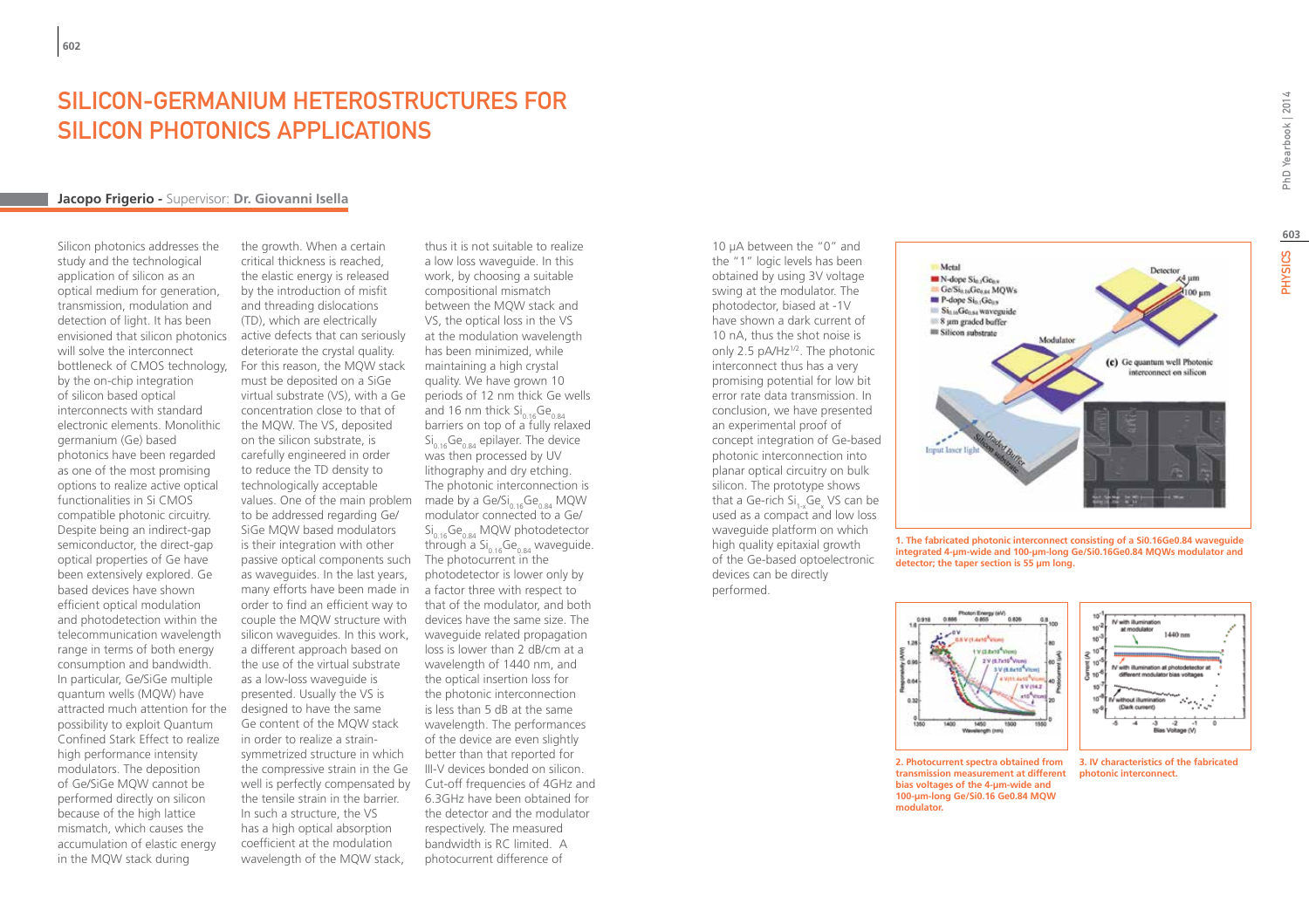# Epitaxial growth and characterization of  $\overline{\text{Si}_{1\times}}\text{Ge}_{x}$  AND GaN CRYSTALS ON MICROMETERsized silicon pillars

density.

processing.

### **Fabio Isa -** Supervisor: **Dr. Giovanni Isella**

The stacking of different semiconductor layers has been widely investigated in the last decades both from the point of view of fundamental research and for the development of novel semiconductor devices. While most of the early works were focused on the integration of lattice-matched heterostructures, more recently, many efforts have been devoted to grow epitaxially mismatched heterostructures. Several devices, e.g. multiple-junction solar cells, photodetectors, high-brightness LEDs etc., require several micrometer thick epitaxial crystals. In particular, the epitaxial growth of dissimilar semiconductors on Si has a fundamental role in modern technology, it would enable the combination of semiconductor heterostructures with the well established CMOS technology. Whatever epitaxial growth technique is used, due to the misfit between the substrate and the epilayer lattice parameter, the system relaxes plastically at the growth temperature by introducing misfit dislocations. Unfortunately, misfit dislocations are terminated by threading dislocations which run through the whole crystal volume. Since threading dislocations strongly affect the performances of opto-electronic devices, many strategies have been proposed in the last years to reduce their

Despite the lattice stress is completely relaxed by means of misfit dislocations during the epitaxial growth, the crystal can be still strained at room temperature if its thermal expansion coefficient differ from that one of the substrate. The accumulated thermal stress can be deleterious, especially for thick epitaxial layers, by inducing wafer bowing and cracks, therefore compromising any possibility of further sample

In this work we faced the problem of depositing on silicon substrates Si<sub>1-x</sub>Ge<sub>x</sub> alloys, several micrometers thick, fulfilling the requirements of complete lattice relaxation, low threading dislocation density and absence of thermal cracks. In particular, our innovative epitaxial growth approach was based on depositing Si. Ge alloys on deeply patterned arrays of square micrometer-sized Si pillars.

The epitaxial growth was performed by LEPECVD. Thanks to its out-of-equilibrium growth conditions and partially isotropic distribution of the reactive impinging species, highly non conformal growth of Ge crystals, of the crystals dislocation-free. up to 50 µm tall and separated by few tens of nanometers, has been obtained. SEM images of the patterned Si substrate before dislocation densities revealed and after the Ge deposition are

respectively reported in Figure 1 a) and b).

We called this novel growth approach *3D heteroepitaxy*, which is based on self-limited lateral growth of the crystals. Firstly, the high deposition rate and low growth temperature ensure the surface adatom diffusion length being smaller than the Si pillar size and height, thus preventing material flow from the top to the bottom of the crystals. Secondly, steeper crystalline facets, close to the borders of the crystals, receive smaller reactive gas flux compared to the top ones. They suffer from reactive gas flux reduction due to shielding of neighboring pillars, thus further limiting their growth rate and lateral expansion. The morphology and facet distribution of the crystals strongly depends on the competing growth velocities of each facet which can be finely tuned by changing the growth conditions. The finite dimensions and the

control of the top faceting of the crystals, allow to eliminate completely all threading dislocations at the lateral sidewalls, leaving the upper part Photoluminescence

measurements performed on Ge crystals with different threading that, in the case of dislocation-



### **Figure 1: a) SEM image of the micrometer-sized patterned Si substrate. b) SEM image of a) after the deposition of 8 µm of Ge by LEPECVD.**

free 8 um tall crystals, the interband PL signal is  $\sim 0.5$  times that of a bulk Ge reference with fully comparable spectral shape. This result has been achieved for unintentionally doped Ge crystals without any annealing treatment. We also proposed a strategy to inhibit recombination of carriers at the defect sites by introducing fully strained  $\mathrm{Si}_{0.25}\mathrm{Ge}_{0.75}$  reflectors within the Ge crystals, enhancing the ratio between the inter-band/ dislocation PL recombination rate. We finally demonstrated the superior optical quality of dislocation-free Ge multiple quantum wells deposited on Si pillars compared to the best literature reference grown on graded buffer with threading dislocation density of  $\sim$ 10 $\degree$  cm<sup>-2</sup>. High resolution X-ray nanodiffraction measurements, showed that Ge crystals are completely strain free. Indeed, finite element method simulations confirm that the tensile thermal strain is elastically GaN micro-crystals on {111} Si released for Ge crystals with aspect ratio larger than  $\sim$ 

1. While wafer bowing and thermal cracks are observed for thick Ge layers deposited on planar Si substrates, they are absent in the case of Ge crystals grown on micrometer-sized Si pillars. In the case of dislocationfree Ge crystals, their excellent crystal quality is confirmed by the FWHM of the (115) Bragg reflection peak which is comparable to that one of the silicon substrate. We pursued a similar approach for another technologically relevant system: integration of GaN crystals on (001) silicon substrates by plasma-assisted MBE. The novelty of our approach consists in depositing 2.5 µm of Si by LEPECVD on deeply patterned (001) silicon

substrates, in this way crystals with large {111} facets were obtained. The {111} Si facets favor the deposition of the AlN buffer and GaN crystals. Indeed, after  $\sim$  1 µm of deposition, facets start to coalesce forming a continuous smooth layer,

roughness has a RMS of 0.7 nm. Micro-photoluminescence and cathodoluminescence measurements confirm the high optical quality of the 3 µm thick GaN/Si crystals. Indeed, no yellow emission is detectable, while intense GaN bound exciton recombination, with a FWHM of 9.8 meV, takes place on the material deposited on the {111} Si facets. Moreover, most of the stacking faults recombination processes are located at the borders between different facets and in highly stepped surfaces. We already have robust evidences that Ge crystals can be used to realize high efficiency IR light emitters and photodetectors, X-ray imaging detectors monolithically integrated onto a Si CMOS substrate and can act as virtual substrates for the deposition of III-As photovoltaic cells. Moreover, as already demonstrated here with the epitaxial integration of GaN/ Si (001), and from unpublished results on SiC/Si, we strongly believe that once the conditions to have self-limited lateral growth are fulfilled, the use of micrometer-sized patterned Si substrates can be useful for the integration of several semiconductors on silicon, irrespective of lattice and thermal expansion coefficients mismacth, different polarity and crystal symmetry.

and after 3 µm the surface

**605**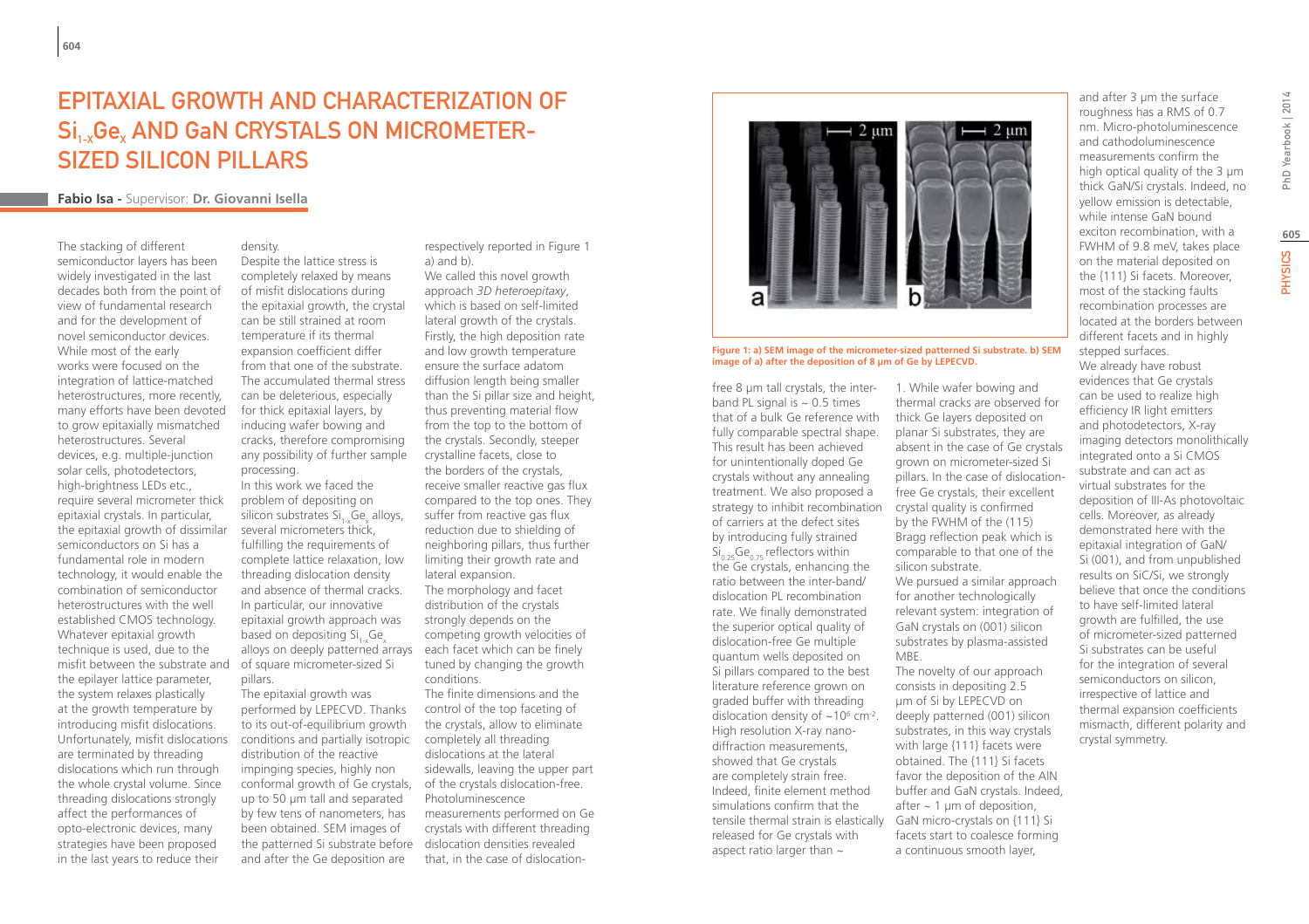# UI TRAFAST ENFRGY AND EL FCTRON TRANSFER Processes in Natural and Artificial Light Harvesting Systems

### **Margherita Maiuri -** Supervisor: **Giulio Cerullo**

Almost 80% of global energy needs are satisfied by burning fossil fuels that are fated to deplete in approximately 100 years. Solar energy conversion provides a renewable and long-term solution for world's future energy consumption: ~0.05% of the energy provided by the sun would be sufficient to cover global needs. The question of how to exploit solar energy calls for novel concepts to harvest sunlight. Photosynthesis is the proof that organic materials can be strongly used to that purpose, so there is a growing interest in the design of manmade structures, inspired by Nature, that act as efficient light-harvesting devices (bio-inspired approach). Photosynthetic organisms rely on sophisticated pigment-protein complexes that play this function with an extremely high yield for light-to-charge conversion ( >95%). The first step is the light harvesting (LH) process. Briefly, upon sunlight absorption, an electronic excitation is created in peripheral antennas of photosynthetic systems and it is rapidly transferred from outer antennas to the reaction center (RC) through a highly engineered network of complexes. The primary LH step occurs on extremely short, *femtosecond*, time scale suggesting that the speed of the process is intimately

linked to its efficiency. Thus there is currently an intense experimental effort, in many research laboratories worldwide, aimed at understanding the early mechanisms that govern the LH processes in natural systems; this knowledge will be used to inform the design of artificial systems mimicking the natural ones.

In this Thesis we aim to shed light on the ultrafast energy transfer processes occurring in both Natural and Artificial LH-systems. To this regard, we have exploited ultrashort (sub *10fs*) optical pulses available in our laboratories to perform ultrafast non-linear spectroscopy. In particular *pump-probe* technique is a powerful tool to track ultrafast events, providing lots of information on the photoinduced dynamics of excited states in molecular systems.

In this framework, we first studied the ultrafast internal conversion process occurring in Carotenoids (Cars), which are ubiquitous pigments in LH systems. Cars play the fundamental role of photoprotectors but they act as light harvesters as well, helping the Chlorophylls in the sunlight collection. We time-resolve the photoinduced relaxation process in isolated Cars, completed in less than *200fs*, drawing an intricate scenario of the energy

decay pathways. Our discoveries call for the inclusion of a new dark electronic state, strongly dependent on the environment and formed on sub-*30fs* timescale, in the excited state levels description. Then, we focus on the energy transfer (ET) process in elementary photosynthetic organisms, named *purple bacteria*. They are excellent model systems as they rely on a small subset of molecules (Cars and bacterio-Chlorophylls (BChls)) for LH, placed in protein scaffold which stabilizes the configuration and tunes their electronic properties. We study the peripheral LH complex (LH2) from *Rps. Acidophila* purple bacteria, containing two main BChls, named B800 and B850 due to their absorption in the near-IR spectral range. We track the energy flow among different BChls within a time scale ranging from hundreds of *femtoseconds* to hundreds of *picoseconds*. In particular we time resolve the B800→B850 ET process, completed in less than *2ps*, and the subsequent relaxation of the B850 back to its ground state on a *ns* timescale. We also study the photosynthetic membrane of *Chr. Vinosum* bacterium, in which we follow the energy flow from LH2 to LH1 and the RC. Next, we address the ET processes in Artificial bio-

inspired light harvesting supramolecules. The attention is focused on the ET process in an antenna dyad, made of one Car and one porphyrin-like molecule, mimicking the BChl. We demonstrate that this system shows a promising quantum efficiency (around 40%), compared to the natural ones. We also describe the coherent (wavelike) electron transfer mechanism observed in triad system, made of a Car-porphyrin dyad linked to a fullerene molecule, thus mimicking a RC of the photosynthetic unit. Following the category of artificial systems, a different approach to exploit the sunlight comes from photovoltaic (PV) technologies involving donor-acceptor systems able to harvest solar energy and use it to generate separate free charges for direct electric power (PV approach). Although photosynthetic and PV approaches share the first LH event, they work in a slightly different ways and give origin to different types of products: biomass or photochemical fuels in the case of photosynthesis, and electrical current in the case of PV. The dramatic progress in the performance of polymerbased solar cells (approaching more than 10% for organic devices) demands to elucidate the key phenomena governing the charge generation process.



### **1. Cartoon of ET process and relative timescale in a photosynthetic unit of purple bacteria.**

Our attention focuses on the basic charge separation occurring at the interface of an all organic-based donor/ acceptor blend. We report the experimental results on a high efficient low-band gap polymer for advanced organic solar cells, addressing the role of excess energy in the hot dissociation process. Thanks to our ultrafast apparatus, we demonstrate that, upon excitation with excess photon energy, enhanced charge dissociation occurs via hot charge transfer mechanism in less than *30fs.* In this blend, charge generation could thus benefit from dissociation of a thermally excited charge transfer state, thus significantly enhancing the device efficiency. The final part of the PhD work has been devoted to the realization and optimization

of an innovative device, based on birefringent wedges, used to implement a powerful experimental tool, the bidimensional electronic spectroscopy (2DES). 2DES is the ultimate technique belonging to the non-linear spectroscopy class, since it measures both the real (absorptive) and imaginary (dispersive) parts of the complex third-order response. The main advantage, compared with the conventional pump-probe technique, consists in the spectral resolution delivered by 2DES, proving a means to disentangle congested spectra. This thesis reports preliminary results of 2DES spectroscopy used to study the electronic and energetic landscapes of the LH2 complex in purple bacteria, tracking the ET pathways among the intricate network of BChls.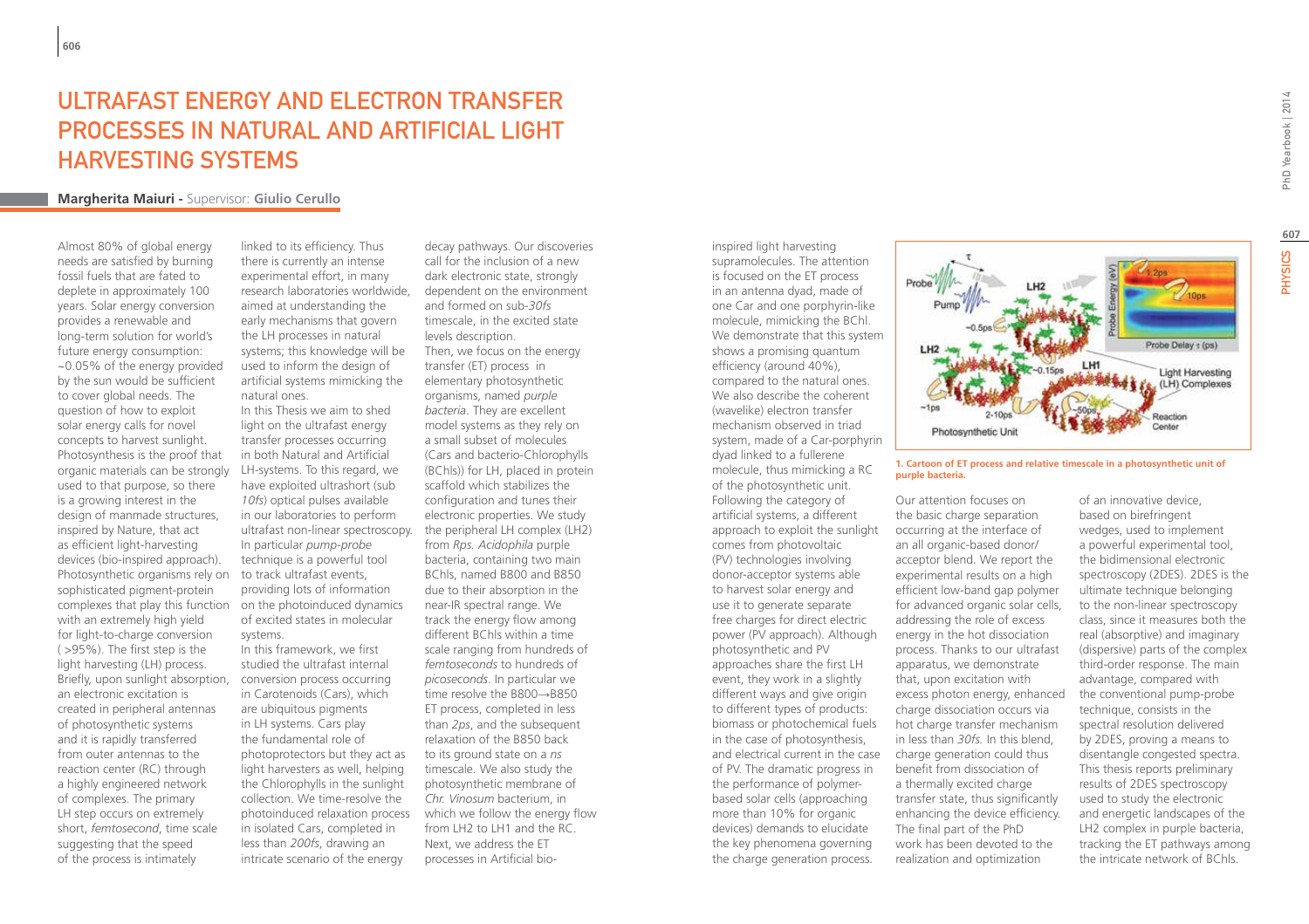# DEVELOPMENT AND APPLICATIONS OF Nonlinear and Time-Resolved Microscopy **TECHNIQUES**

# **Egle Molotokaite -** Supervisor: **Giulio Cerullo**

A subject of great interest in the physical and life sciences is the non-invasive characterization of mesoscopic objects within a complex heterogeneous system through optical microscopy. The goal is to achieve high spatial resolution with high sensitivity and chemical selectivity. Fluorescence microscopy is one of the possible techniques where the chemical contrast is provided by labelling with natural or artificial fluorescent probes. However, since chemical species or biological samples usually do not fluoresce themselves, the system of interest is being perturbed by introducing the fluorophores, which, besides the possible toxicity associated with staining, can also result in photo-bleaching, not to mention the additional complexity of the experiments. From another perspective, vibrational microscopy techniques allow non-invasive and label-free imaging. They rely on the inherent molecular vibrations which provide the natural chemical contrast. Infrared (IR) imaging and spontaneous Raman scattering imaging are two prevalent methods. While the former one is confined to the lower spatial resolution due to the longer wavelengths involved and suffers from water absorption, the latter is limited by the weak Raman scattering cross-section, which results in



**1 The experimental BD-RIKE setup; PPLN- periodically poled nonlinear crystal, AOM- acousto-optic modulator, BC- beam combiner, HWP/QWP – half-/quarterwaveplate, Woll.P- Wollaston prism, PD- photodiode.**

higher laser power and longer acquisition times. Non-linear processes can significantly enhance the spontaneous Raman signal. As such, coherent Raman scattering (CRS) techniques provide several orders of magnitude higher sensitivity by using two laser beams, pump and Stokes, with frequency difference tuned to match the characteristic vibrational frequency of the molecule, thus making the molecular bonds to oscillate in phase and interfere constructively. Widespread applications of CRS techniques require laser excitation setups, composed of at least two synchronized pulse trains, with a possibility to tune the wavelength of each of them independently. In commonly used setups it is

done by exploiting either two independent electronically synchronized solid state lasers or by a solid state laser and optical parametric oscillators(s) (OPOs), resulting in complex, bulky and costly setups.

One of the goals of my thesis was to develop the new technological approach for CRS microscopy based on spectral compression of femtosecond pulses emitted by a single amplified multiplebranch Er-fiber oscillator. Spectral compression is achieved by group-velocity mismatched second-harmonic generation in periodicallypoled nonlinear crystals, and allows efficient synthesis of multiple synchronized narrowbandwidth picosecond pulses with frequency difference continuously tuneable from

1000 to 3500 cm-1 and thus allowing to cover most of the biologically relevant vibrational frequencies. On the other hand, by taking advantage of the inherently broadband pulses generated by the highly nonlinear fiber, multiplex-CRS experiments can be performed. The system offers performances close to the current state of the art both for Coherent Anti-Stokes Raman Scattering (CARS) and for Stimulated Raman Scattering (SRS), but with significant advantages in terms of compactness and versatility.

Despite the growing recognition of CRS techniques, the most popular CARS and SRS are facing serious drawbacks, preventing them from the wider applications. In an attempt to overcome the limitations, we have developed a novel coherent shot-noise limited detection. Raman scattering technique - Balanced Detection Raman Induced Kerr Effect (BD-RIKE), whose setup is presented in fig.1. RIKE relies on the Raman induced birefringence in the sample, leading to polarization rotation of the Stokes field Es and to the creation of a field component ΔEs with perpendicular polarization. BD-RIKE technique combines the advantages of CARS, such as being linear-backgroundfree, and advantages of SRS, including absence of



**2. SRS (a) and BD-RIKE (b) images of a blend of PS and PMMA beads; (c) horizontal cuts along the red lines, showing the significantly better quality using BD-RIKE technique.**

non-resonant background, linear dependence on the concentration, self-heterodyne amplification. Furthermore. thanks to the possibility to measure both the imaginary and the real part of the nonlinear susceptibility, BD-RIKE gives direct access to the vibrational phase. Moreover, balanceddetection effectively cancels laser noise, allowing to achieve The advantages of BD-RIKE were discussed theoretically and proven experimentally. To demonstrate the potential of BD-RIKE microscopy, fig.2 shows the chemically sensitive imaging of the blend of polystyrene (PS) and polymethyl methacrylate (PMMA) beads in comparison with SRS technique under the same experimental condition. Further microscopic experiments were performed imaging human hepatocarcinoma cancerous cells, making BD-RIKE a promising technique in biological

### imaging applications.

In addition, the same fiber-laser source has been used for time and space-resolved pumpprobe experiments, providing a unique tool to study the dynamics of ultrafast relaxation processes in nanostructured materials. The complementary microscopic resolution can be extremely useful, especially for studying the nanoparticles, as it allows to measure the nonlinear time-resolved response from single particle, as well as heterogeneous samples, where the different molecular compounds are mixed, thus obtaining more precise information providing the link between the observed dynamical optical properties and the environment.

**609**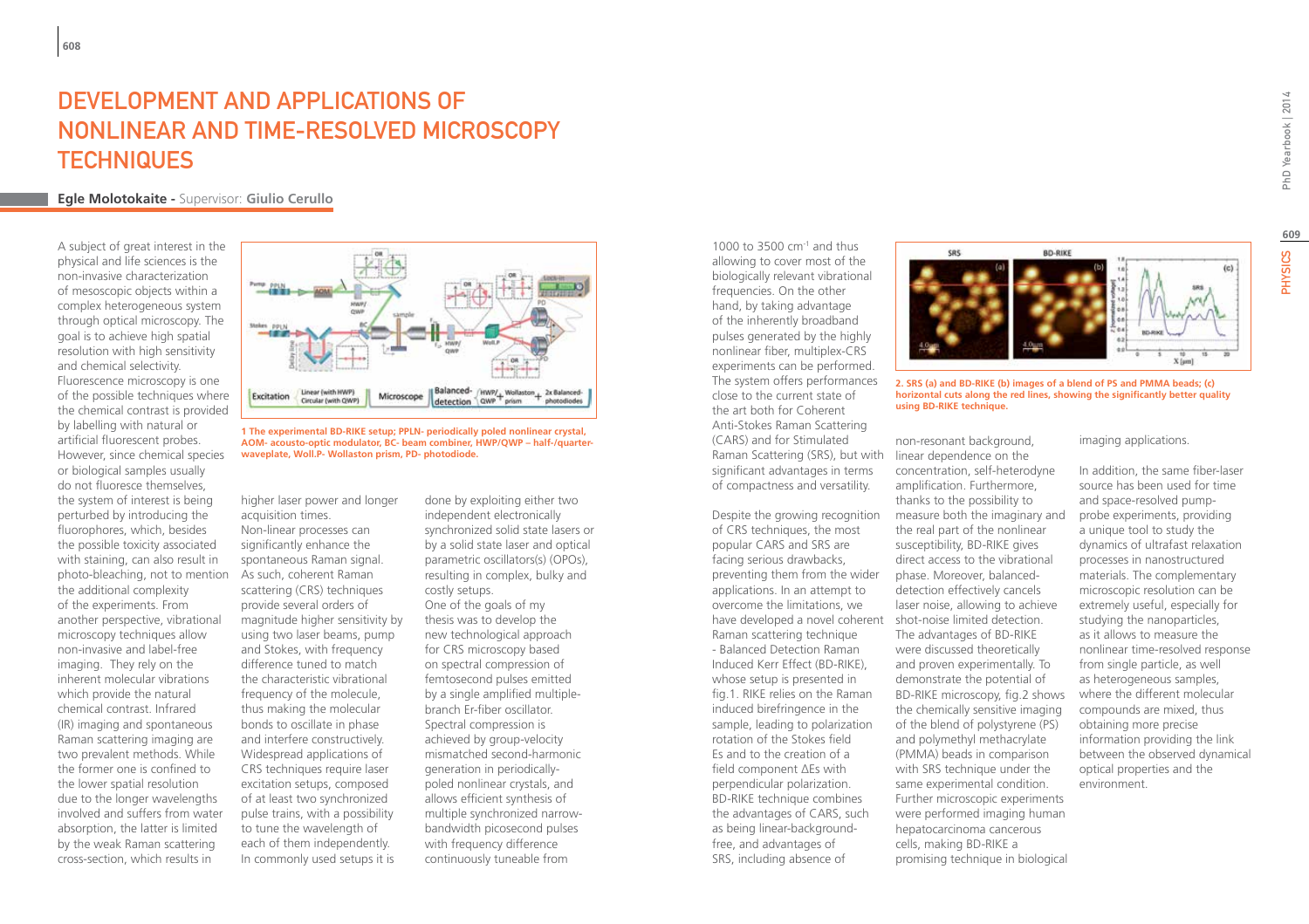# PhD Yearbook | 2014 PHYSICS 2014

# ELECTRIC FIELD CONTROL OF REMANENT STATE s IN MAGNETIC AND FERROELECTRIC TUNNE t **JUNCTIONS**

# **Greta Radaelli -** Supervisor: **Riccardo Bertacco**

Tunnel junctions consist of two metal electrodes separated by a very thin insulating barrier. Functional properties of tunnel junctions can be extended by using ferromagnetic materials as electrodes and/or ferroelectric ones as barrier, thanks to the tunnel magnetoresistance (TMR) and electroresistance (TER) effects. Tunnel junctions thus have great potential for application in real memory/logic devices, provided that room temperature switching between stable states can be controlled by an external electric field (E-field). This is a mandatory requirement in order to cope with the quest for higher storage density, higher speeds, and lower power consumption. The ultimate goal of the present thesis is to investigate memory/logic devices based on tunnel junctions which are characterized by (at least) two well defined remanent resistance states that can be controlled by an external E-field. To that purpose, two different strategies have been used: A) E-field control of the remanent resistance states of a magnetic tunnel junction by using magnetoelectric coupling (MEC) effects at multiferroic interfaces; B) E-field control of the remanent resistance states of a ferroelectric tunnel junction (FTJ) displaying TER effect. In the following are presented

the main results and future prospects for each strategy. The first part of the thesis is devoted to the study of the physics of MEC at the fully epitaxial Fe/BaTiO (BTO) interface. This knowledge is of fundamental scientific interest and should be valuable in view of the engineering of multiferroic heterostructures for application in electrically controlled spintronic devices. Fully epitaxial Fe/BTO bilayers have been grown in a multichamber system equipped with both pulsed laser deposition and molecular beam epitaxy. We show that in these fully epitaxial Fe/BTO systems, while strain-mediated MEC is suppressed likely due to clamping of BTO to the substrate, there is evidence for an undisclosed physical mechanism for interfacial MEC: the magnetization of the interfacial ultrathin oxidized iron effect. layer (FeOx) can be electrically and reversibly switched on-off at room-temperature by reversing the BTO polarization thanks to the asymmetric effect that ionic displacements in BTO produces on the exchange coupling constants in the adjacent FeOx layer. The second part of the thesis

is instead devoted to the fabrication and characterization of FTJs whose remanent resistance states can be

controlled by an electric field by exploiting the TER effect. Micron-sized FTJs have been fabricated on Pt/BTO/ La<sub>0.7</sub>Sr<sub>0.3</sub>MnO<sub>3</sub> heterostructures  $\frac{20}{3}$ ,  $\frac{3}{3}$ ,  $\frac{3}{3}$ ,  $\frac{3}{3}$ ,  $\frac{3}{3}$ ,  $\frac{3}{3}$ ,  $\frac{3}{3}$ ,  $\frac{3}{3}$ ,  $\frac{3}{3}$ ,  $\frac{3}{3}$ ,  $\frac{3}{3}$ ,  $\frac{3}{3}$ ,  $\frac{3}{3}$ ,  $\frac{3}{3}$ ,  $\frac{3}{3}$ ,  $\frac{3}{3}$ ,  $\frac{3}{3}$ ,  $\frac{3}{3}$ ,  $\frac{3}{3}$ ,  $\frac{3}{3}$ , grown on princ<sub>3</sub>, servestimed.<br>By pulsed laser deposition and ex-situ sputtering techniques. These FTJ devices display two remanent resistance states that can be controlled electrically switching the ferroelectric polarization direction in the BTO barrier. TER ratios achieved in our large area junctions (up to 10 4 %) represent up to now record values for room temperature TER in micronsized FTJs without engineered interfaces. Moreover we show that integration in FTJs of half-doped manganites  $(La_{0.5}A_{0.5}MnO_3, A = Ca/Sr),$ (Eq<sub>0.5</sub>, '<sub>0.5</sub>, 'mol<sub>3</sub>,',' and equiptive to<br>intrinsically highly sensitive to external perturbations, is very promising to obtain an overall further enhancement of the TER



**1: Schematic view of different types of E-field controlled memory/logic devices based on tunnel junctions: (a) E-field controlled MTJ (E-MTJ), (b) ferroelectric tunnel junction (FTJ) and (c) multiferroic tunnel junction (MFTJ). Ferromagnetic (FM), ferroelectric (FE), normal metal (NM), and insulating (I) layers are indicated where appropriate. Bottom panel show the resistance response of these junctions to magnetic (H) and electric (E) fields. Horizontal and vertical arrows indicate orientations of magnetization and electric polarization, respectively.**